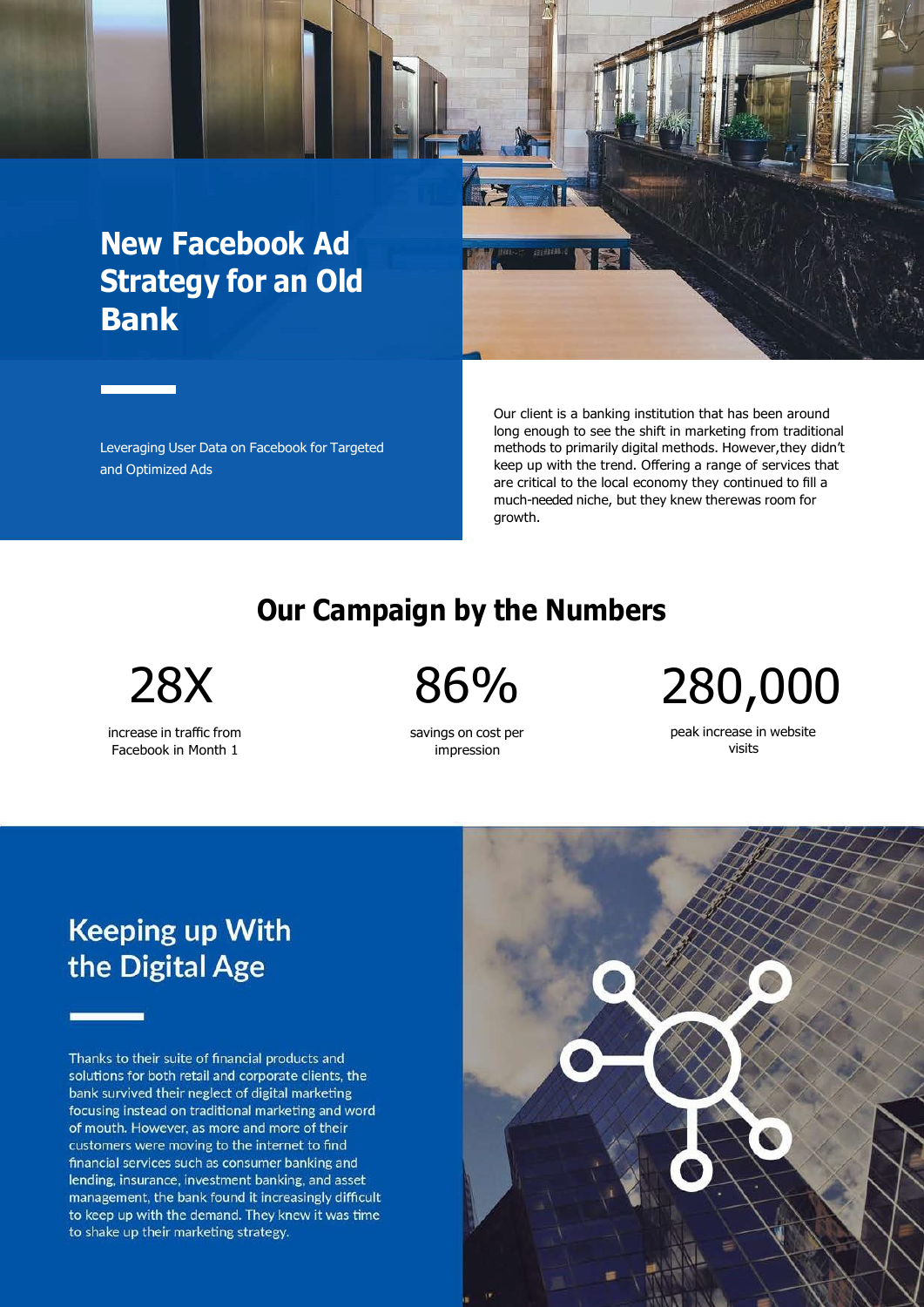### **Their Goal**

**Driving Traffic to a New Website**

Our client's internal web development team updated their website to bring both design and function consistent with the current technical trends. It was primed to become their hub of local banking services that their digitally savvy customers needed. Depending on location, up to 73% of people used online banking in 2017. The goal of our Facebook Ads campaign was to drive traffic from Facebook to the online banking website in the most efficient manner possible.

### **Our Solution**

**New Traffic for a New Website**

Using the information that Facebook has about each of its users (98 data points to be exact), we built a base audience of people on Facebook likely to need our client's banking services.

We then segmented this group further based on which service they might need. The audience groups were credit card audience, housing loan audience, personal loan audience, car loan audience, and investment audience. Each audience would see different ads created specifically for that demographic and banking need. Additionally we used two types of ads - carousel ads and dynamic product ads.

Key to the success of this campaign was reaching the people in our segmented audiences with the right frequency so that our client's bank stayed top of mind. This way, even if they weren't purchasing a car, buying a home or needed a credit card when they saw the ad, the ads were displayed at regular intervals with refreshed content so they would consider our client's banking services when the time was right.

Via weekly monitoring of the results primarily focusing on the metrics CPR (cost per reach) and CPC (cost per click) we discovered which ads were underperforming and we promptly replaced them with new ads. As the campaign went on, we identified what ads, creatives, and ad copy worked for each audience and demographic.

Our ability to hone in on what tactics worked for each audience resulted in a dramatic increase of their website visits. This new traffic translated to new customers for each of the promoted services with new car loan applications increasing significantly.



#### **Their Success**

**A Winning Strategy**

By segmenting the audience, we were able to create Facebook ads that spoke to the audience on a personal level. Website traffic increased 28X the number of visits prior to the campaign.



cost per impression months of steadily

increasing traffic

targeting elements to segment audience